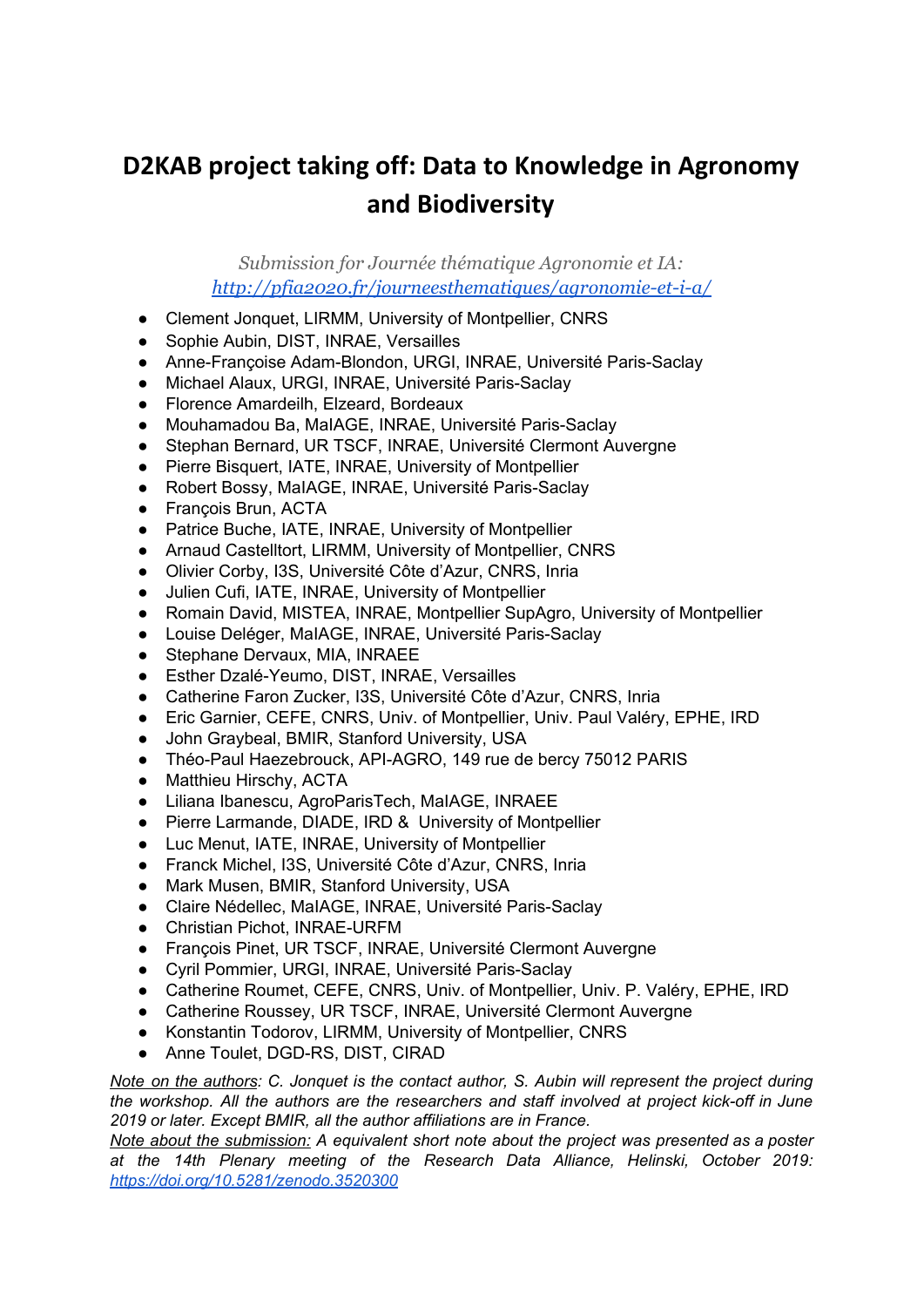## **Abstract**

Agronomy/agriculture and biodiversity (ag & biodiv) communities face several major societal, economic, and environmental challenges that data science approaches will help address. To achieve their goals, researchers of these communities must be able to rapidly discover, aggregate, integrate, and analyse different types of data and information sources. Semantic technologies, combined to open, FAIR data and services, is one of the answers to fully knowledge-driven, and transparent science and innovation. **The D2KAB project [\(www.d2kab.org\)](http://www.d2kab.org/) aims to create a framework to turn agronomy and biodiversity data into knowledge – semantically described, interoperable, actionable, open – and investigate the scientific methods and tools to exploit this knowledge for applications in agriculture and biodiversity sciences.** This project, funded by French ANR (2019-2023), will provide the means –ontologies and linked open data– for ag & biodiv to embrace semantic Web technologies in order to produce and exploit FAIR data and services. To do so, D2KAB will develop new original methods and algorithms in the following areas: data integration, text mining, semantic annotation, ontology alignment and linked data exploitation and visualization.

D2KAB project brings together a unique **multidisciplinary consortium of 12 partners** to achieve this objective: 2 informatics research units (LIRMM, I3S); 6 INRAE/IRD research units at the interface of computer science and ag & biodiv (URGI, DipSO, MaIAGE, IATE, TSCF, DIADE) specialized in agronomy or agriculture; 2 labs in biodiversity and ecosystem research (CEFE, URFM); 1 association of agriculture stakeholders (ACTA); and 1 partnership with Stanford BMIR department.

## **Three main goals drive D2KAB's roadmap**:

- 1. To develop state-of-the-art methods and technologies for ontology lifecycle and alignment.
- 2. To build the agronomy, agriculture and biodiversity Linked Open Data cloud.
- 3. To enable new semantically driven agronomy and biodiversity science.

Some of the **key technological building blocks** of D2KAB are AgroPortal, a reference repository for ontologies and vocabularies in agronomy; AgroLD, a semantic Web knowledge base that integrates agronomic data from public databases including Gene Ontology associations, Gramene, UniprotKB, and OryGenesDB ; Corese, a semantic Web factory that implements the W3C standards RDF, RDFS, OWL-RL and SPARQL, and LDScript, a Linked Data Script Language, and STTL, the SPARQL Template Transformation Language for RDF; and Alvis, a text mining for semantic normalisation of free text by ontologies. Part of the consortium is involved in several **national or international working groups** such as the Research Data Alliance (e.g. Agrisemantics WG, Vocabulary Services IG, Wheat and Rice Data Interoperability WGs, Agricultural Data IG, SHARC IG), the GO FAIR Food System Implementation Network or the CNRS-GDR SemanDiv.

D2KAB will allow the valorization of ag & biodiv data into real world applications leading to economic impact, smart agriculture and ecological preservation. **Five driving scenarios** are planned: